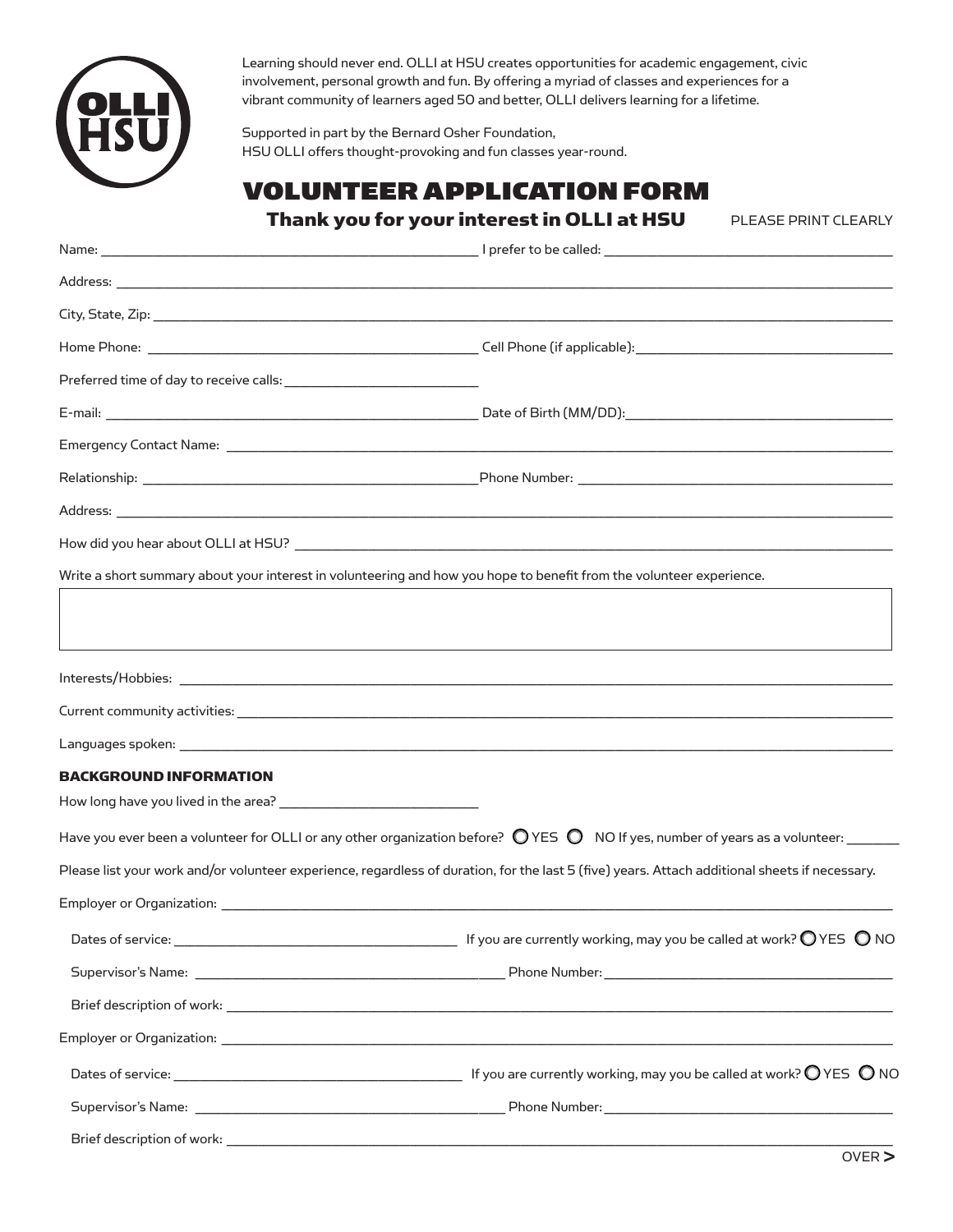| Do you drive? $\bigcirc$ YES $\bigcirc$ NO Do you have regular access to a car? $\bigcirc$ YES $\bigcirc$ NO                                                                                                          |                                                                                                                                                                                                                                                                         |                                                                                                                                                                                                                      |
|-----------------------------------------------------------------------------------------------------------------------------------------------------------------------------------------------------------------------|-------------------------------------------------------------------------------------------------------------------------------------------------------------------------------------------------------------------------------------------------------------------------|----------------------------------------------------------------------------------------------------------------------------------------------------------------------------------------------------------------------|
| <b>REFERENCES</b>                                                                                                                                                                                                     |                                                                                                                                                                                                                                                                         |                                                                                                                                                                                                                      |
|                                                                                                                                                                                                                       | Please list three references of people who know you well, other than relatives, preferably for whom you have worked in either a paid<br>or volunteer capacity. If you are currently working, either paid or as a volunteer, please include the name of your supervisor. |                                                                                                                                                                                                                      |
| Name/Address/ Phone/Relationship                                                                                                                                                                                      | Check if it is okay for OLLI to contact your references                                                                                                                                                                                                                 |                                                                                                                                                                                                                      |
|                                                                                                                                                                                                                       |                                                                                                                                                                                                                                                                         |                                                                                                                                                                                                                      |
|                                                                                                                                                                                                                       |                                                                                                                                                                                                                                                                         |                                                                                                                                                                                                                      |
|                                                                                                                                                                                                                       |                                                                                                                                                                                                                                                                         |                                                                                                                                                                                                                      |
|                                                                                                                                                                                                                       |                                                                                                                                                                                                                                                                         |                                                                                                                                                                                                                      |
| Have you had any personal experience(s) involving any of the following:<br>Extended Education<br>Online courses<br>OLLI in other communities<br>Other agencies offering services to adult learners                    |                                                                                                                                                                                                                                                                         |                                                                                                                                                                                                                      |
| CHECK YOUR AREAS OF INTEREST:                                                                                                                                                                                         |                                                                                                                                                                                                                                                                         |                                                                                                                                                                                                                      |
| $\Box$ Hospitality<br>$\Box$ Transportation<br>Curriculum development<br>Community resources<br>Research on my PC/Mac<br>$\Box$ Outreach<br>$\Box$ Graphic Design<br>$\Box$ Fundraising<br>Website<br>Public Speaking | Curriculum planning<br>Editing<br>Driving (field trips)<br><b>Grant writing</b><br>Shopping<br>Advertising<br>Event Set-up<br>Recruitment<br>Errands<br><b>Copy Writing</b>                                                                                             | <b>Policy Development</b><br>Historian<br>Ambassador<br><b>Data Collection</b><br>Marketing<br><b>Course Evaluation</b><br><b>Faculty Recruitment</b><br><b>Floral Design</b><br><b>Sign Making</b><br>Classroom Aid |
| Human resources<br>Volunteer coordination<br>Video taping<br>$\Box$ Special events                                                                                                                                    | Scholarships<br><b>Phone Calls</b><br><b>Public Relations</b><br>Photography                                                                                                                                                                                            | <b>Statistical Analysis</b><br>Music<br>Teaching<br>Training<br>Other:                                                                                                                                               |

PLEASE RETURN YOUR COMPLETED APPLICATION TO: **OLLI at HSU, Director** 

College of eLearning & Extended Education Humboldt State University 1 Harpst St., Arcata, CA 95521

## FAX: 707-826-5885

E-MAIL: olli@humboldt.edu